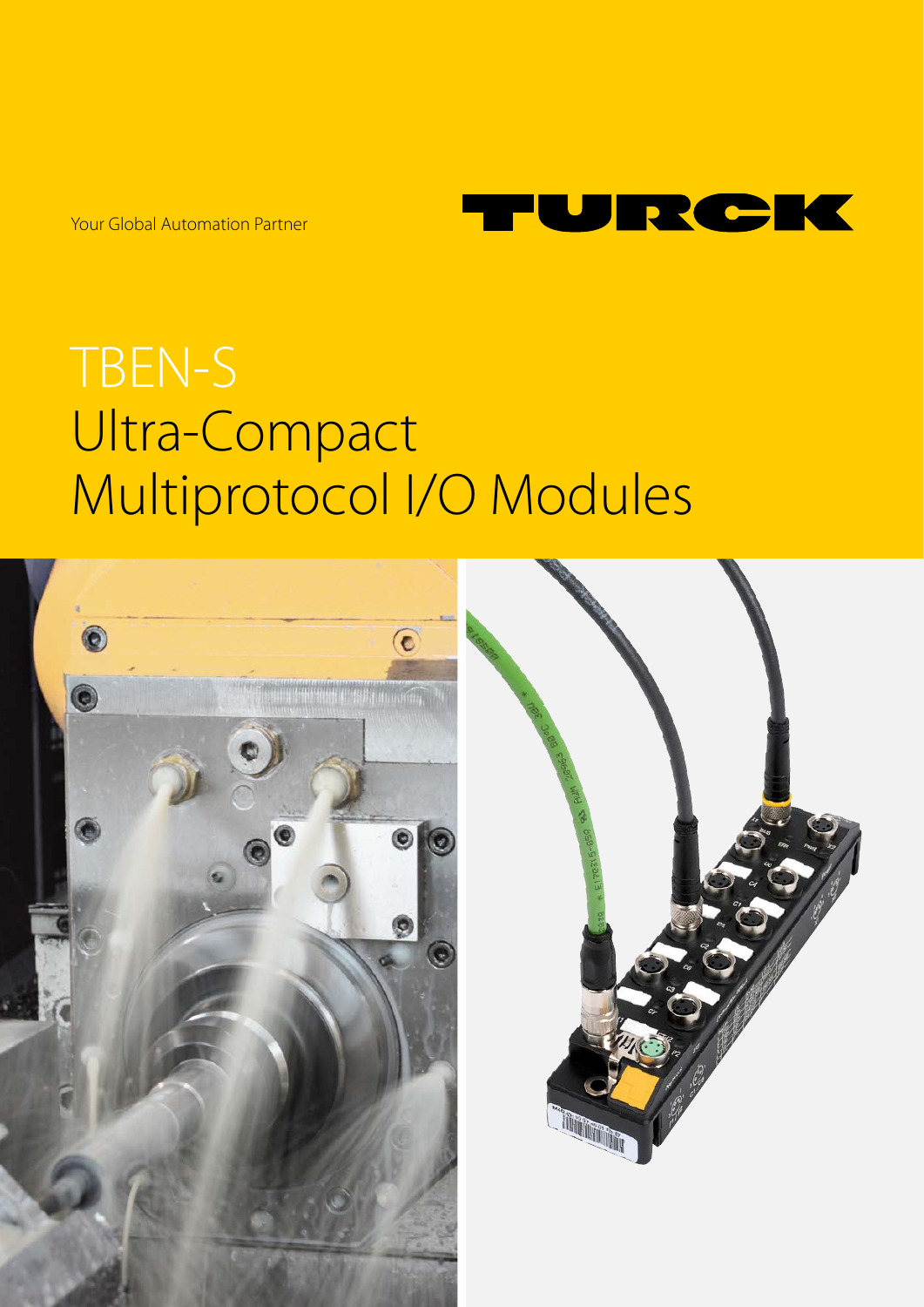## Ultra-Compact Multiprotocol I/O Modules in IP67

#### Your advantages

The ultra-compact TBEN-S block I/O modules are the smallest multiprotocol Ethernet block I/O modules on the market.

- Multiprotocol: one module, three protocols
- Extended temperature range -40...+70 °C
- High protection classes IP65, IP67 and IP69K
- Ultra-compact design (32 x 144 x 31 mm)
- Lightweight construction
- Easily mounted
- Two M8 connectors for Ethernet
- End-to-end diagnostics concept
- Easily configured
- Web server integrated in each module





### EtherNet/IP®





#### Digital I/O modules

The TBEN-S product series includes digital modules in 8 x M8 and 4 x M12 connectivity.

- Digital inputs with channel or group diagnosis
- Digital outputs 0.5 A or 2 A
- Field Logic Controller (FLC)
- programmable with ARGEE ■ Extended functions: Counter, PWM,
- impulse stretching, latched inputs









### **Ethernet multiprotocol** Each module speaks PROFINET,

EtherNet/IP™ or Modbus TCP. During the start-up phase, the module automatically identifies the bus protocol. This reduces the required device variants and enables operation of one machine on different control systems.



#### **Harsh environmental conditions** In addition to the fully potted module electronics, the extended temperature range of -40...+70 °C and the high protection classes IP65, IP67 and IP69K contribute to the robust overall concept. This increases the application possibilities in industrial environments.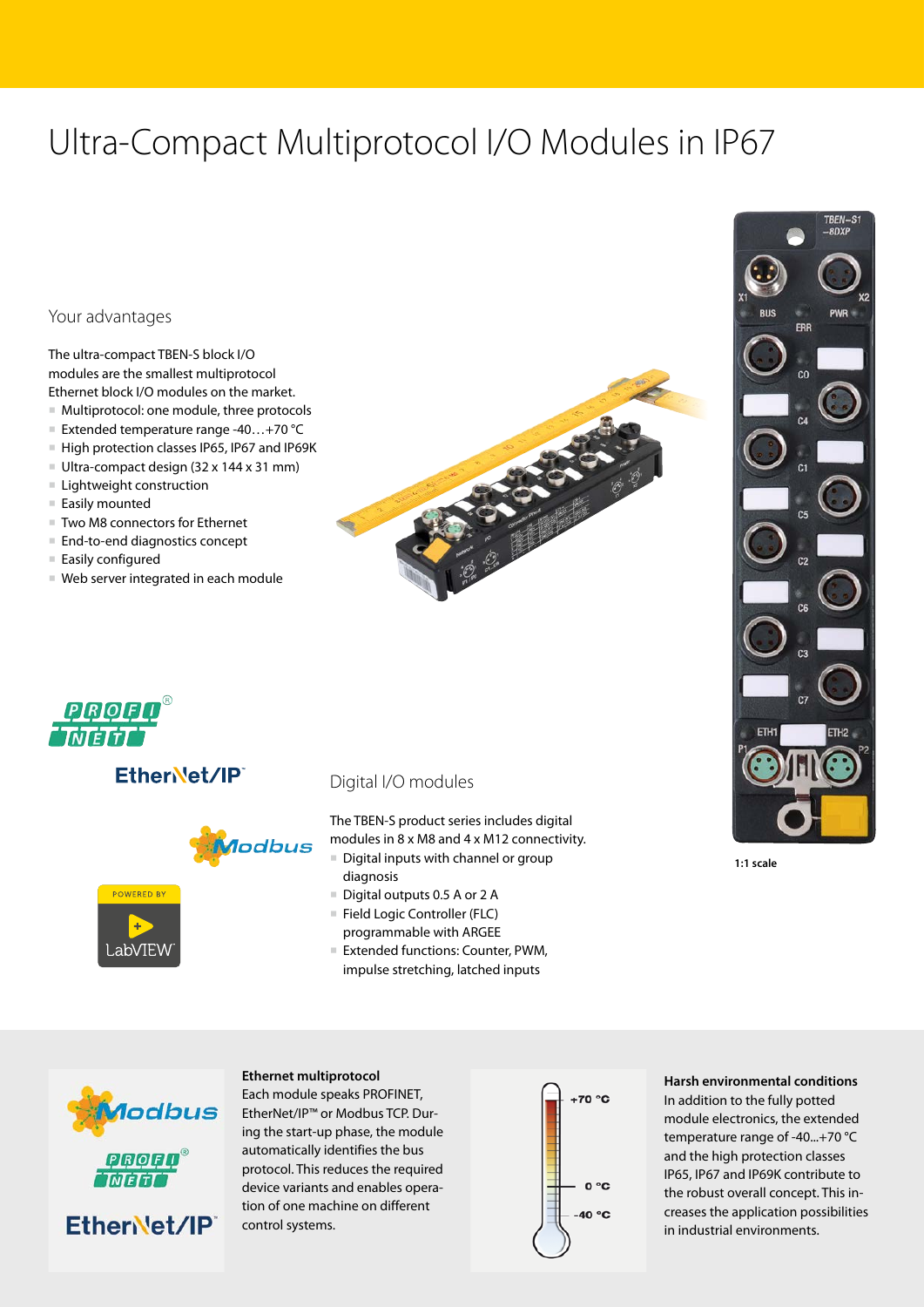







#### Four analog inputs

- One combi module for all signals
- Current, voltage, RTD or thermocouple selectable per channel

#### Four analog outputs

- One combi module for all signals
- Current or voltage selectable per channel

#### IO-Link master

The 4-channel IO-Link master is the link for digital communication, covering the "last meter" to the sensor or field level. It enables the simple integration of IO-Link devices such as

- Sensors and field devices
- I/O hubs (digital passive junction boxes)
- Valve manifolds

#### 2 serial ports

- RS232 and RS485 selectable per interface
- Integrated Modbus RTU master
- Additional four universal digital inputs/ outputs

#### Easily mounted

- Very compact design: 32 x 144 mm
- Two M4 bores in line
- Lightweight construction
- Adjustable grounding concept



#### TBEN-S composite

TBEN-S modules can be combined to form a compact unit to simplify installation

- Spacer for mounting on panel or DIN rail
- Matched bridges for Ethernet and supply



#### **Control via Labview**

Selected modules can be controlled directly from Labview. This allows test benches to benefit from decentralized architectures based on IP67 modules. Using Labview to control and visualize system components entirely without a PLC saves further costs.

|                                           | esse: Talakom.ne & Thus<br>192, 168, 1.38 | ۰.           |
|-------------------------------------------|-------------------------------------------|--------------|
| FEN20-4DIP-4DXP<br><b>Embedded Webste</b> |                                           | c.           |
| Password                                  | <b>Etegna</b>                             |              |
| Main Menu >                               |                                           |              |
| <-- Back                                  | <b>Main Henu</b>                          | Forward -- > |
| <b>Station Information</b>                |                                           | ٠            |
| <b>Station Diagnostics</b>                |                                           | š            |
| Event Log                                 |                                           | ś            |
| <b>Ethernet Statistics</b>                |                                           | 5            |
| Ethernet/IP Hemory Hap                    | 5                                         |              |
|                                           | ś                                         |              |
| <b>Hodbus Hemory Map</b>                  |                                           | ٠            |
| Links                                     |                                           |              |
|                                           |                                           | 山田           |

**IO-Link** 

#### **Web server**

The web server provides further support for commissioning, maintenance and diagnostics. IP address or PROFINET name can also be set without additional tools. The web server displays diagnoses and information clearly in plain text - also on mobile devices thanks to responsive design.